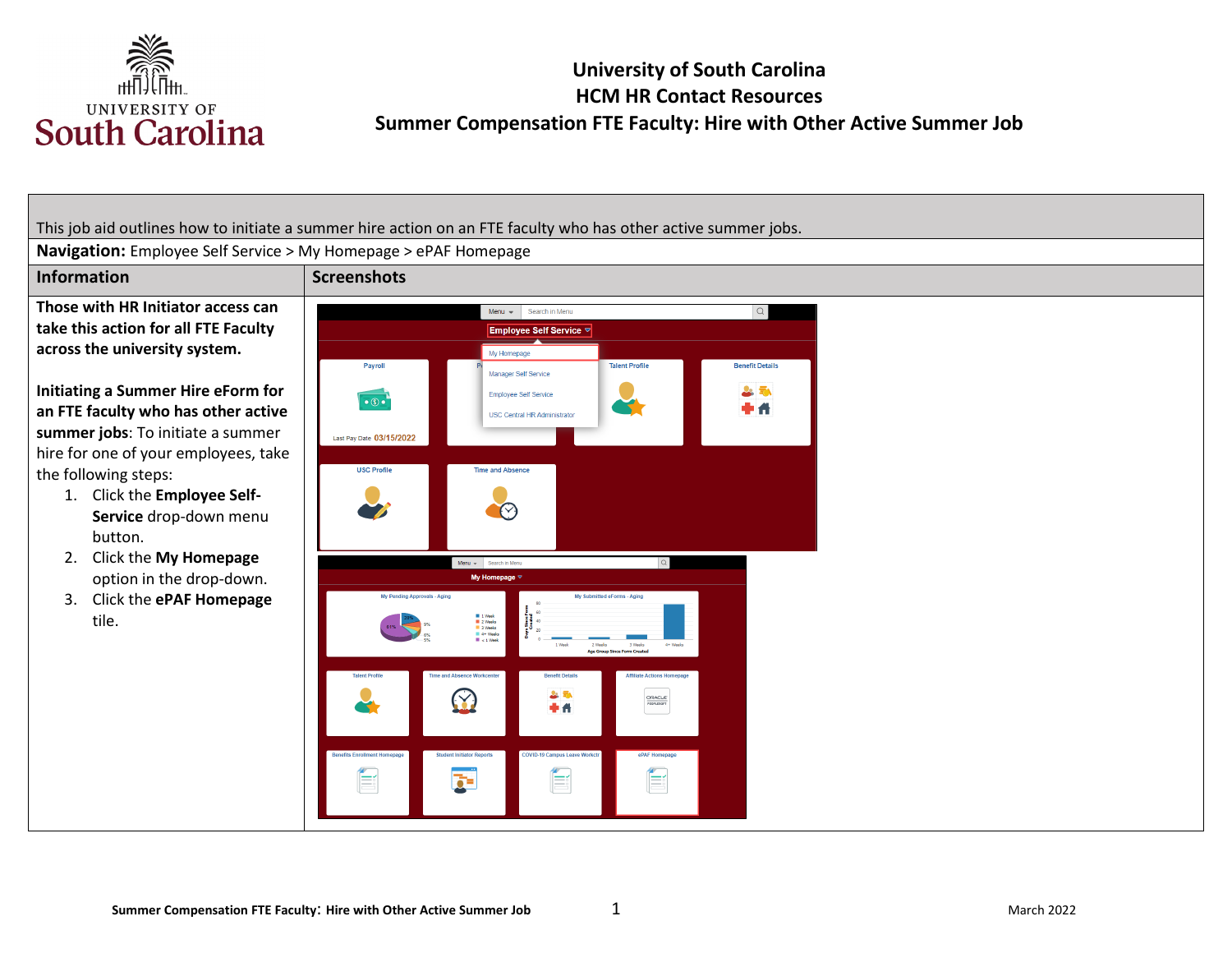

| On the ePAF homepage enter your<br>employee's name or USC ID in the<br>Search for Person field, then click<br>the Search button.                                                                                                                                                                        | < My Homepage<br><b>Start a Personnel Action Form</b><br>Search for<br>X43576252<br>Person                                                                                                                                                                      | Welcome to the University of South Carolina's Electronic Personnel Action Form (EPAF) Center. This is where you will manage HR/Payroll actions for employees.<br>To start a new form, enter a name or employee ID in the Search for Person omnibox, and hit the Search button. Use Just Search In to narrow down your search.                                                                                                                                  | <b>EPAF</b>                                                                                                                                                                                                                             |
|---------------------------------------------------------------------------------------------------------------------------------------------------------------------------------------------------------------------------------------------------------------------------------------------------------|-----------------------------------------------------------------------------------------------------------------------------------------------------------------------------------------------------------------------------------------------------------------|----------------------------------------------------------------------------------------------------------------------------------------------------------------------------------------------------------------------------------------------------------------------------------------------------------------------------------------------------------------------------------------------------------------------------------------------------------------|-----------------------------------------------------------------------------------------------------------------------------------------------------------------------------------------------------------------------------------------|
| The results that appear are referred<br>to as Search Cards. Determine the<br>appropriate Search Card by<br>reviewing the EMPL ID (aka USC ID),<br><b>EMPL record, Department, EMPL</b><br>Class, and other data presented.<br>On the appropriate Search Card, click<br>the Related Actions Menu button. | Just<br>$\checkmark$<br>Search In<br>Clear<br><b>Search</b><br>Add a New Person<br><b>Act on Personnel Action Form</b><br><b>Getting Started</b><br>Fyaluate an EPAF eForm<br><b>b</b> Update an ePAF eForm<br><b>1</b> View an ePAF eForm                      | When you find the right person, click the down arrow, and choose the action you want to take. You'll be guided into the correct form.<br>Evaluate an ePAF eForm lists any ePAF forms waiting for your approval.<br>Update an ePAF eForm lets you make changes to a form and resubmit.<br>View an ePAF eForm shows you existing forms.<br>Manage Adjunct Faculty Benefits lists active employees enrolled in State insurance benefits.<br>Need help? Click here |                                                                                                                                                                                                                                         |
|                                                                                                                                                                                                                                                                                                         | Manage Adjunct TFAC Benefits<br>< My Homepage<br><b>Start a Personnel Action Form</b><br>Search for<br>Person<br>X43576252<br>Just<br>$\check{ }$<br>Search In<br>Clear<br>Search<br>Add a New Person<br><b>Act on Personnel Action Form</b><br>Getting Started | <b>EPAF</b><br>Empl ID X43576252<br><b>Current Employee</b><br>Empl Record 0<br>Department 961000 SMT PALMETTO COLLEGE<br>Job Code UG74 Assistant Professor<br>ø<br>Empl ID X43576252<br><b>Current Employee</b><br>Empl Record 1<br>Department 961000 SMT PALMETTO COLLEGE<br>Job Code VSUM Summer<br>$\bullet$ $\bullet$                                                                                                                                     | Business Unit SCSMT USC Sumter<br>Job Indicator Primary Job<br>Empl Class FTE Full Time Equivalent<br>Faculty/Staff Faculty<br><b>Business Unit SCSMT USC Sumter</b><br>Job Indicator Secondary Job<br>Empl Class TFC Temporary Faculty |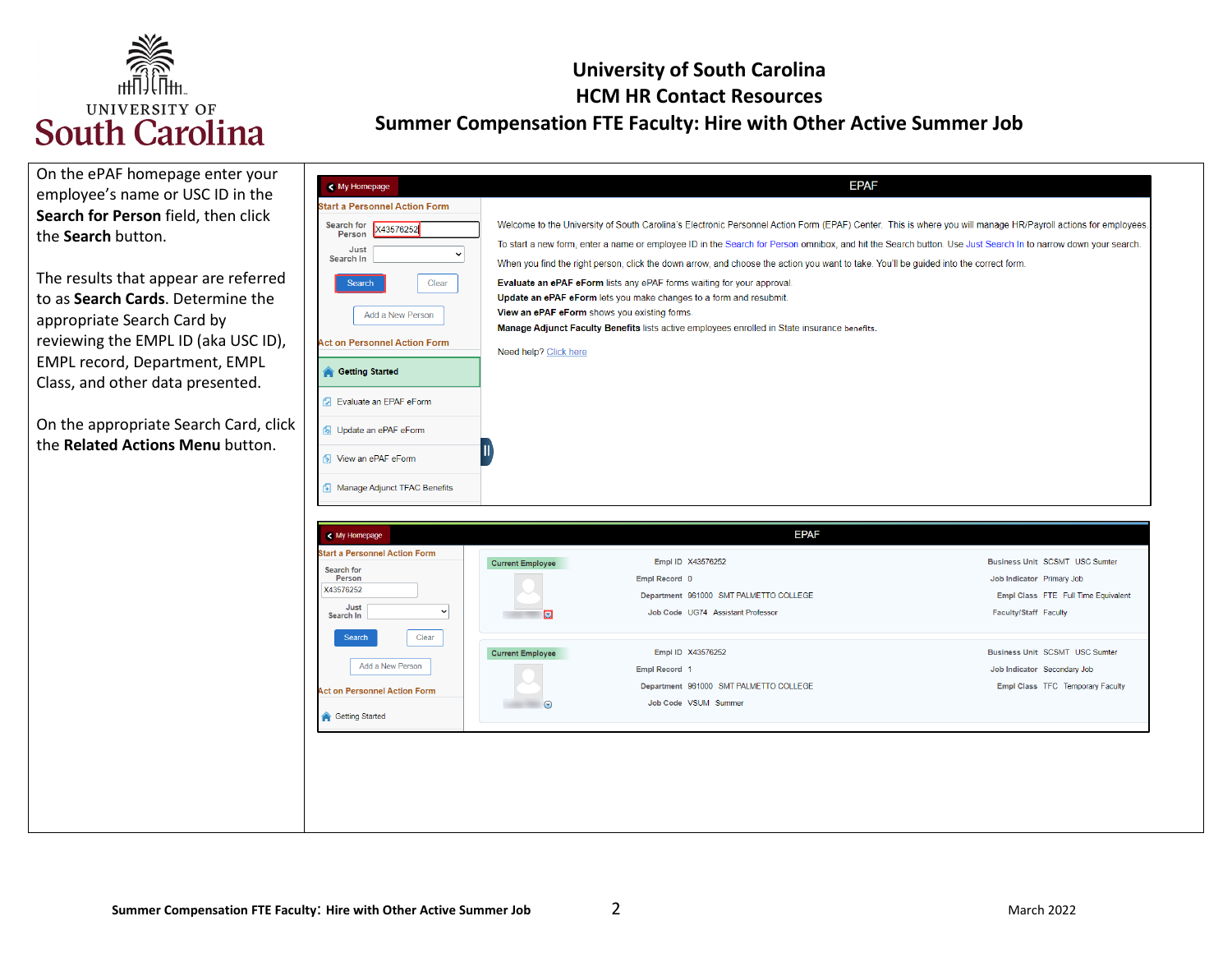

| The Related Actions Menu shows all |
|------------------------------------|
| the actions/eForms which the user  |
| has authority to initiate on this  |
| specific employee's EMPL record.   |

 **Actions Menu** for FTE faculty. The **Faculty Summer Hire eForm** is used to hire FTE faculty into summer appointments for either Instruction or ECOM/Research. Note this option will only appear in the **Related** 

 From the Related Actions Menu on the **Faculty Summer Hire** option. the employee's FTE position, click

| < My Homepage                        |                         | Actions<br>$\mathsf{x}$       | <b>EPAF</b>                          |                                       |
|--------------------------------------|-------------------------|-------------------------------|--------------------------------------|---------------------------------------|
| <b>Start a Personnel Action Form</b> | <b>Current Employee</b> | <b>View Personal Data</b>     | Empl ID X43576252                    | <b>Business Unit SCSMT USC Sumter</b> |
| Search for<br>Person                 |                         | View Job Data                 | Record 0                             | Job Indicator Primary Job             |
| X43576252<br>Just                    | <b>All</b>              | Separation/Retirement         | bartment 961000 SMT PALMETTO COLLEGE | Empl Class FTE Full Time Equivalent   |
| Search In<br>Search<br>Clear         | $\odot$                 | Leave w/out Pay               | ob Code UG74 Assistant Professor     | Faculty/Staff Faculty                 |
|                                      | <b>Current Employee</b> | Paid Leave                    | Empl ID X43576252                    | <b>Business Unit SCSMT USC Sumter</b> |
| Add a New Person                     |                         | Job Change                    | Record <sub>1</sub>                  | Job Indicator Secondary Job           |
| <b>Act on Personnel Action Form</b>  | <b>All Contracts</b>    | <b>Additional Pay</b>         | bartment 961000 SMT PALMETTO COLLEGE | Empl Class TFC Temporary Faculty      |
| Getting Started                      | $\sim$ $\sim$ $\sim$    | <b>Additional Assignment</b>  | ob Code VSUM Summer                  |                                       |
| Fy Evaluate an EPAF eForm            |                         | <b>Account Funding Change</b> |                                      |                                       |
| <b>6</b> Update an ePAF eForm        |                         | <b>Faculty Summer Hire</b>    |                                      |                                       |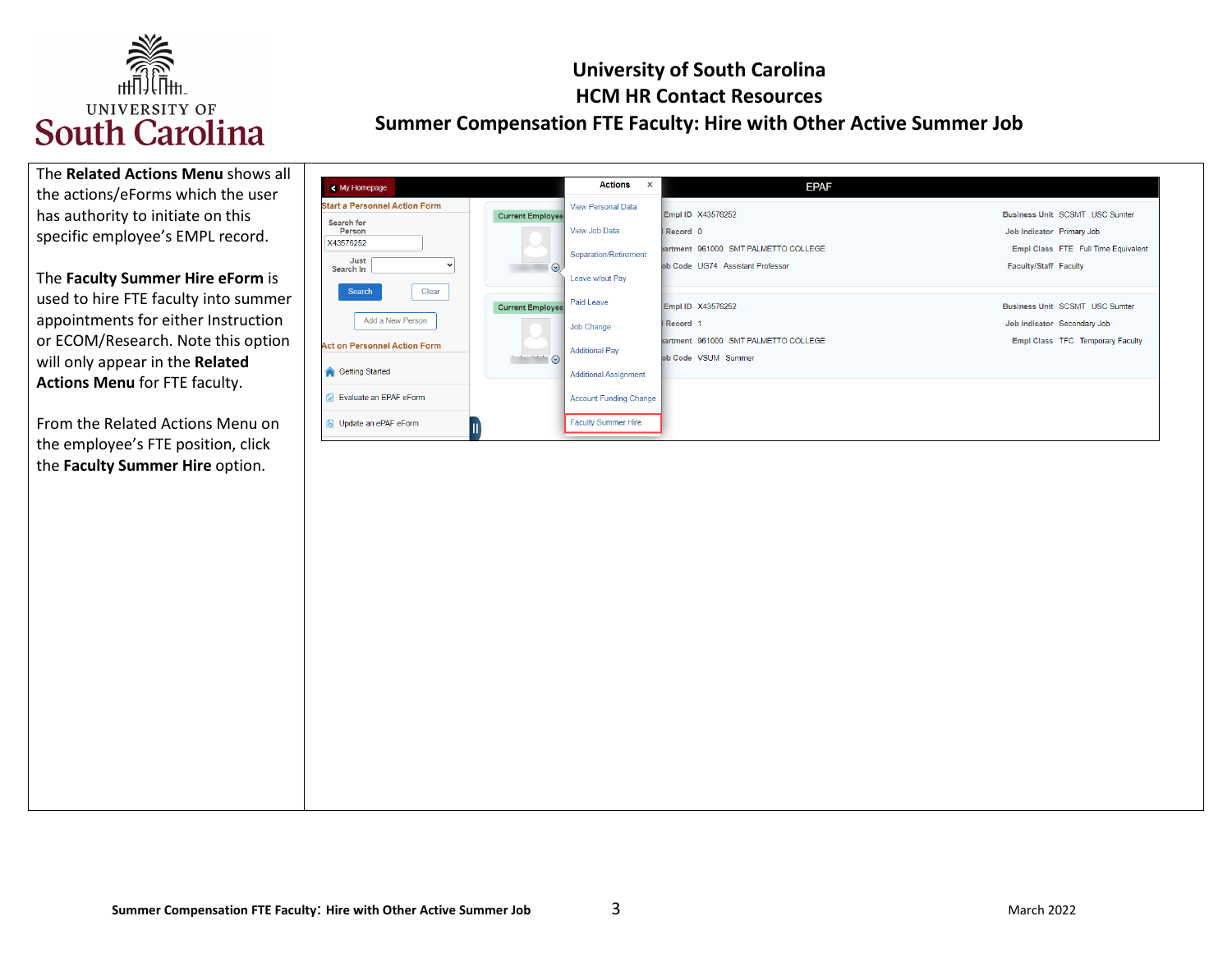

|             | <b>Completing the Faculty Summer</b> | $($ + $)$ Summer Hire : Hire Information            | Form ID 396181                                                              |
|-------------|--------------------------------------|-----------------------------------------------------|-----------------------------------------------------------------------------|
| Hire eForm: |                                      |                                                     | Current Values    4<br>$\vert$ $\vert$<br>Yes<br><b>Highlights Enabled:</b> |
|             | 1. The Action of Additional Job      |                                                     |                                                                             |
|             | pre-populates and is the only        | <b>Primary Job Info</b>                             |                                                                             |
|             | option.                              | Name 1                                              | Empl ID X43576252                                                           |
|             |                                      | Empl Record 0                                       | <b>Employee Classification FTE</b>                                          |
|             | 2. Click the Reason Code drop-       | Job Code UG74                                       |                                                                             |
|             | down menu button and                 | <b>Business Unit SCSMT</b>                          | Department 961000                                                           |
|             | select Summer Instruction.           | Hire Info                                           |                                                                             |
|             |                                      | v Additional Job<br>"Action   Additional Job        | *Reason                                                                     |
| 3.          | Upon selection of Summer             | <b>Year 2022</b>                                    | Summer Instruction<br><b>Summer Research</b>                                |
|             | Instruction as the Reason, a         | 曲<br>*Effective Date                                | 亩<br>*Expected Job End Date                                                 |
|             | new field appears for                |                                                     |                                                                             |
|             | <b>Summer Session Code. Click</b>    |                                                     |                                                                             |
|             | the Lookup button                    | $(+)$ Summer Hire : Hire Information                | Form ID 396181                                                              |
|             | (magnifying glass icon) to           |                                                     | Current Values    4<br>Yes<br><b>Highlights Enabled:</b><br>$\rightarrow$   |
|             | search for and select the            |                                                     |                                                                             |
|             |                                      | <b>Primary Job Info</b>                             |                                                                             |
|             | appropriate summer term              | <b>Name</b>                                         | Empl ID X43576252                                                           |
|             | for this course.                     | Empl Record 0                                       | <b>Employee Classification FTE</b>                                          |
|             | a. If the course dates               | Job Code UG74<br><b>Business Unit SCSMT</b>         | Department 961000                                                           |
|             | fall outside of the set              |                                                     |                                                                             |
|             | schedule, please                     | <b>Hire Info</b>                                    |                                                                             |
|             | select the Open                      | *Action   Additional Job<br>v Additional Job        | *Reason Summer Instruction<br>v Summer Instruction                          |
|             | Session option.                      | Q Lancaster Summer II<br>*Summer Session Code   4SB | Year 2022                                                                   |
|             | Upon selecting the<br>b.             | Effective Date 06/06/2022                           | Expected Job End Date 06/27/2022                                            |
|             | <b>Summer Session</b>                |                                                     |                                                                             |
|             | <b>Code</b> for all options          |                                                     |                                                                             |
|             | other than Open                      |                                                     |                                                                             |
|             | Session, the                         |                                                     |                                                                             |
|             | effective and end-                   |                                                     |                                                                             |
|             | date fields will auto-               |                                                     |                                                                             |
|             | populate.                            |                                                     |                                                                             |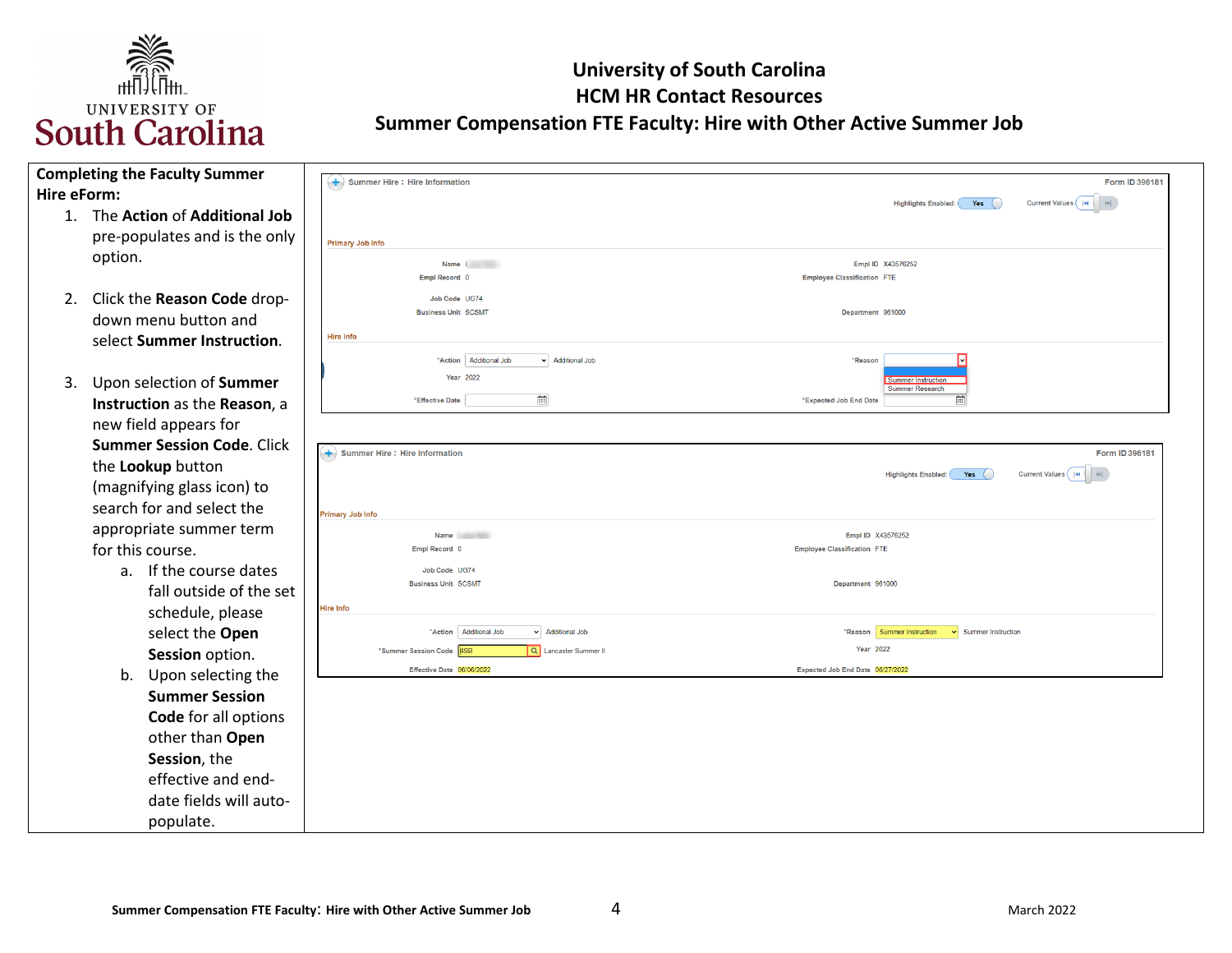

| 4.        | Enter the applicable data points            |                                                       |                                                          |
|-----------|---------------------------------------------|-------------------------------------------------------|----------------------------------------------------------|
|           | for the below Job Info fields.              | Job Info                                              |                                                          |
|           | You can type in the fields                  | *Business Unit SCLAN<br>Q SCLAN                       | *Department 941000<br>Q USC Lancaster - Palmetto College |
|           | directly or use the Lookup                  | Q James Bradley Arts&Scienc Ctr<br>*Location Code 825 | Job Code VSUM                                            |
|           | button to search for the                    | $Q \parallel$<br>*Supervisor ID A00018619             |                                                          |
|           | information.                                | Part-Time<br>*Full/Part Time                          |                                                          |
|           | a. Business Unit                            | Last Hire Date/Basis Start Date 08/16/2021            | Pay Basis SC9                                            |
|           | (Campus)                                    | Pay Group SIL SUMMER INSTRUCTION LAG                  |                                                          |
|           | <b>Location Code</b><br>b.                  | Base salary 78500.00                                  |                                                          |
|           | Supervisor ID<br>c.                         | Employee Record Selected 2                            |                                                          |
|           | Full/Part Time<br>d.                        |                                                       |                                                          |
|           | indicator                                   |                                                       |                                                          |
|           | Department number<br>e.                     |                                                       |                                                          |
|           | There are view-only fields in this section. |                                                       |                                                          |
| $\bullet$ | Last Hire Date/Basis Start Date             |                                                       |                                                          |
|           | is the date that employee                   |                                                       |                                                          |
|           | started their FTE position.                 |                                                       |                                                          |
| $\bullet$ | Pay Group is based on the                   |                                                       |                                                          |
|           | employee's FTE pay group. For               |                                                       |                                                          |
|           | example: If the FTE is paid                 |                                                       |                                                          |
|           | current in the FTE the summer               |                                                       |                                                          |
|           | hires will also be current.                 |                                                       |                                                          |
|           | Base Salary is the employee's               |                                                       |                                                          |
|           | base salary as of the prior                 |                                                       |                                                          |
|           | spring semester. This is the                |                                                       |                                                          |
|           | salary for calculation of the               |                                                       |                                                          |
|           | summer earnings cap.                        |                                                       |                                                          |
| $\bullet$ | <b>EMPL Record Selected lets you</b>        |                                                       |                                                          |
|           | know which record the summer                |                                                       |                                                          |
|           | hire will appear as once fully              |                                                       |                                                          |
|           | executed in the system. The                 |                                                       |                                                          |
|           | Summer Hire eForm will reuse                |                                                       |                                                          |
|           | old/inactive EMPL Records.                  |                                                       |                                                          |
|           | Pay Basis is the employee's FTE             |                                                       |                                                          |
|           | basis.                                      |                                                       |                                                          |
|           |                                             |                                                       |                                                          |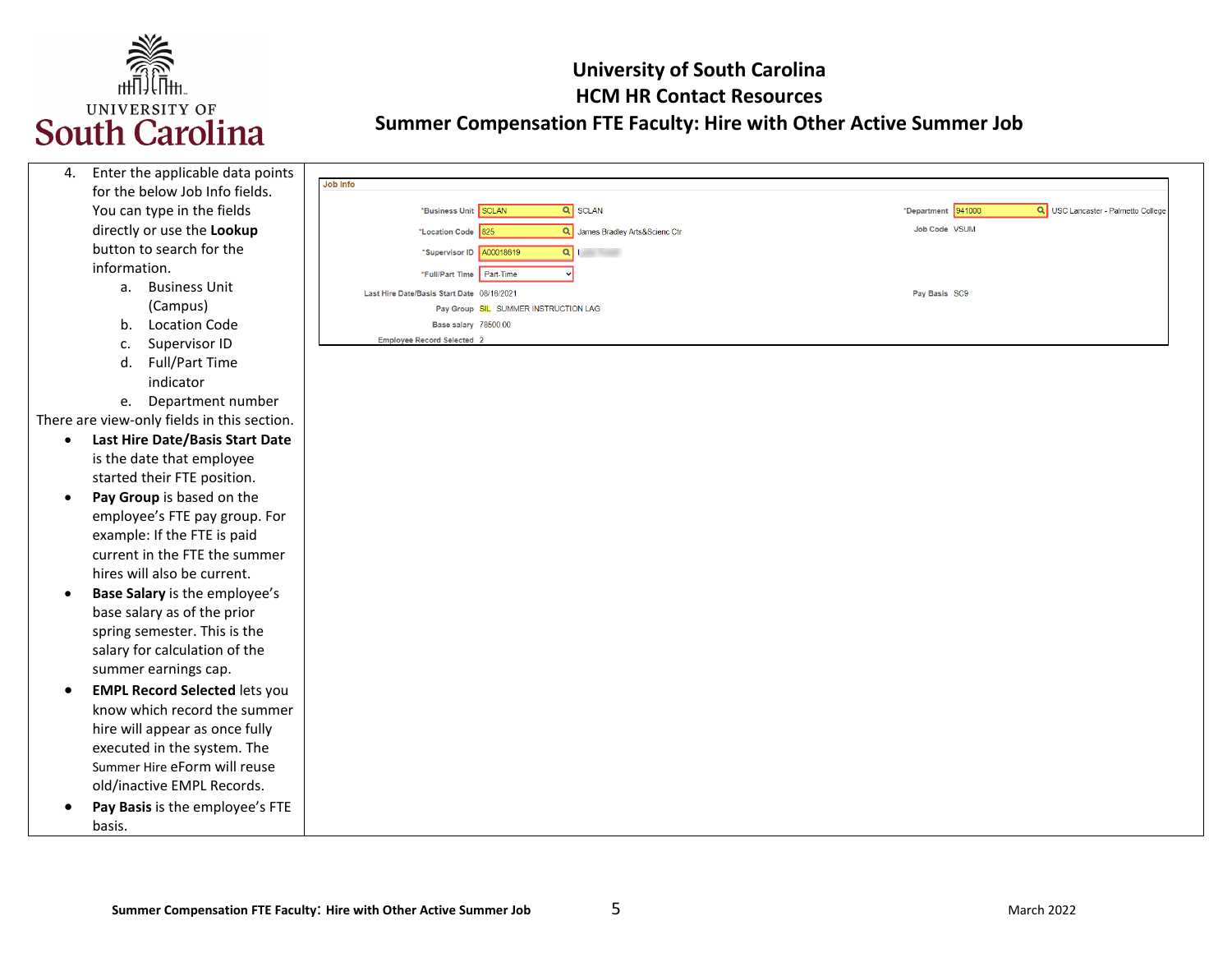

| 5. | Enter the <b>Course</b> # that the |
|----|------------------------------------|
|    | employee will be teaching.         |
|    | This is a freeform field.          |

- **Hours** associated with the **Hours** field out to the right with the hours per week. 6. Enter the number of **Credit**  course. Upon entry of the Credit Hours the **Standard**  will automatically populate
- 7. Enter the **Salary** the employee should receive for teaching this course.

The view-only fields in this section:

- This field displays 3 digits after the decimal but the eForm place in the Salary field. • **Compensation Limit** shows the employee's compensation earnings limit for the summer. will automatically drop any digits after the 2<sup>nd</sup> decimal
- The **Summer Compensation**  section shows all approved summer hires and Summer Hire eForms in flight for this employee.
- **Summer Total Compensation**  is the total salary amount for this hire plus all other summer hires approved/in flight.

|                            |                                                                                | period identified in the appointment and is subject to any limits imposed by the unit. | · For faculty with a 10.5-month pay basis, total compensation for Summer 2021 from all sources cannot exceed 14.66% of the faculty member's preceding academic year salary (up to 33 workdays, depending on dates). The compen |                                |                          |                    |                           |       |
|----------------------------|--------------------------------------------------------------------------------|----------------------------------------------------------------------------------------|--------------------------------------------------------------------------------------------------------------------------------------------------------------------------------------------------------------------------------|--------------------------------|--------------------------|--------------------|---------------------------|-------|
|                            | identified in the appointment and is subject to any limits imposed by theunit. |                                                                                        | For faculty with an 11-month pay basis, total compensation for Summer 2021 from all sources cannot exceed 9.36% of the faculty member's preceding academic year salary (up to 22 workdays, depending on dates). The compensati |                                |                          |                    |                           |       |
|                            | *Course# CHEM101<br>*Credit Hours 4.00                                         |                                                                                        |                                                                                                                                                                                                                                | <b>Standard Hours 13.00</b>    |                          |                    |                           |       |
|                            | 18047.250000<br>*Salary<br>Compensation Limit 26572.250000                     |                                                                                        |                                                                                                                                                                                                                                |                                |                          |                    |                           |       |
| <b>Summer Compensation</b> |                                                                                |                                                                                        |                                                                                                                                                                                                                                |                                |                          |                    |                           |       |
| <b>Effective Date ©</b>    | <b>Expected Job End Date <math>\Diamond</math></b>                             | Empl Record © Year ©                                                                   | Compensation Rate © Comp Rate Code ©                                                                                                                                                                                           | Summer Session Code $\Diamond$ | Course Number $\Diamond$ | Form ID $\Diamond$ | Form Status/Empl Status © | 1 row |
| 1 03/16/2022               | 04/01/2022                                                                     | 1 2022                                                                                 | 8525,000000 SUMRES                                                                                                                                                                                                             |                                |                          | 396131             | Active                    |       |
| <b>Total Compensation</b>  | Summer Total Compensation 26572.25                                             |                                                                                        |                                                                                                                                                                                                                                |                                |                          |                    |                           |       |
|                            |                                                                                |                                                                                        |                                                                                                                                                                                                                                |                                |                          |                    |                           |       |

ummer Instruction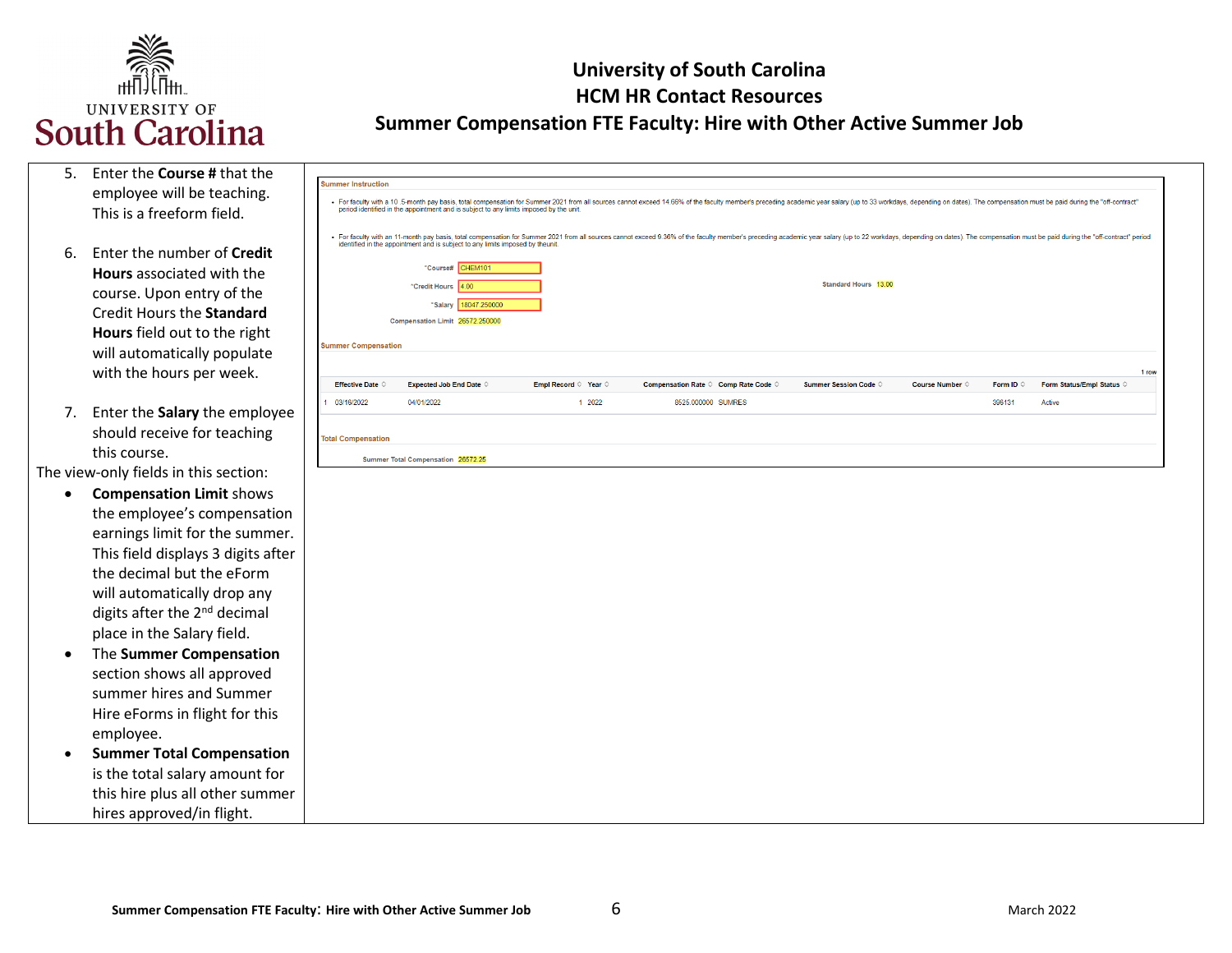

| 8. Click the Select Funding<br>button to add the applicable                                                                                                       | <b>Account Funding</b>                 |                                                          |                                                |                                  |                   |                  |                                        |                    |                                         |                      |                    |                   |                                         |                               |                                 |
|-------------------------------------------------------------------------------------------------------------------------------------------------------------------|----------------------------------------|----------------------------------------------------------|------------------------------------------------|----------------------------------|-------------------|------------------|----------------------------------------|--------------------|-----------------------------------------|----------------------|--------------------|-------------------|-----------------------------------------|-------------------------------|---------------------------------|
| funding source for this<br>summer hire.                                                                                                                           |                                        | Budget Amount © Percent of Distribution © Select Funding |                                                | <b>Operating Unit</b>            | <b>Department</b> | <b>Fund Code</b> | <b>Account</b>                         | <b>Class Field</b> | <b>Business Unit Project/Grant</b>      |                      | <b>Activity ID</b> | <b>Cost Share</b> | <b>Combination Code</b>                 | <b>Insert A</b><br><b>Row</b> | 1 row<br>Delete A<br><b>Row</b> |
| Note the <b>Account</b><br>$a_{\cdot}$<br>code for Summer<br>Instruction is 51330.                                                                                | 0.000000                               | 0.000000<br>PercentTotal 0.000000                        | <b>Select Funding</b>                          |                                  |                   |                  |                                        |                    |                                         |                      |                    |                   |                                         | $\Box$                        | $\overline{\phantom{a}}$        |
| 9. Enter the Budget Amount or<br><b>Percent of Distribution. Click</b><br>the Plus + button to add                                                                | <b>Account Funding</b>                 |                                                          |                                                | <b>Operating Unit Department</b> |                   | <b>Fund Code</b> | Account                                |                    | Class Field Business Unit Project/Grant |                      |                    |                   | Activity ID Cost Share Combination Code | <b>Insert A</b>               | 1 row<br>Delete A               |
| additional rows of funding if<br>applicable.                                                                                                                      | 18047.250000                           | Budget Amount © Percent of Distribution ©<br>100.000000  | <b>Select Funding</b><br><b>Select Funding</b> | <b>LA000</b>                     | 941000            | A0001            | 51330                                  | 458                |                                         |                      |                    |                   | A00000011591                            | Row<br>$\boxplus$             | Row<br>$\overline{ }$           |
| 10. Offer letters are required for<br>all summer hires. Click the<br><b>Upload</b> button and follow                                                              | <b>File Attachments</b>                | PercentTotal 100,000000                                  |                                                |                                  |                   |                  |                                        |                    |                                         |                      |                    |                   |                                         |                               |                                 |
| the on-screen prompts to<br>attach the document from<br>your device.                                                                                              | <b>Attachment Required</b><br>$\bf{a}$ |                                                          |                                                |                                  | Action<br>Upload  |                  | Description $\diamond$<br>Offer Letter |                    |                                         | File Name $\diamond$ |                    |                   |                                         | <b>Delete</b><br>Delete       | 1 row                           |
| Summer hire actions<br>$a_{\cdot}$<br>submitted without<br>an offer letter will be<br>recycled to the<br>initiator which may<br>delay payment to<br>the employee. | Add                                    |                                                          |                                                |                                  |                   |                  |                                        |                    |                                         |                      |                    |                   |                                         |                               |                                 |